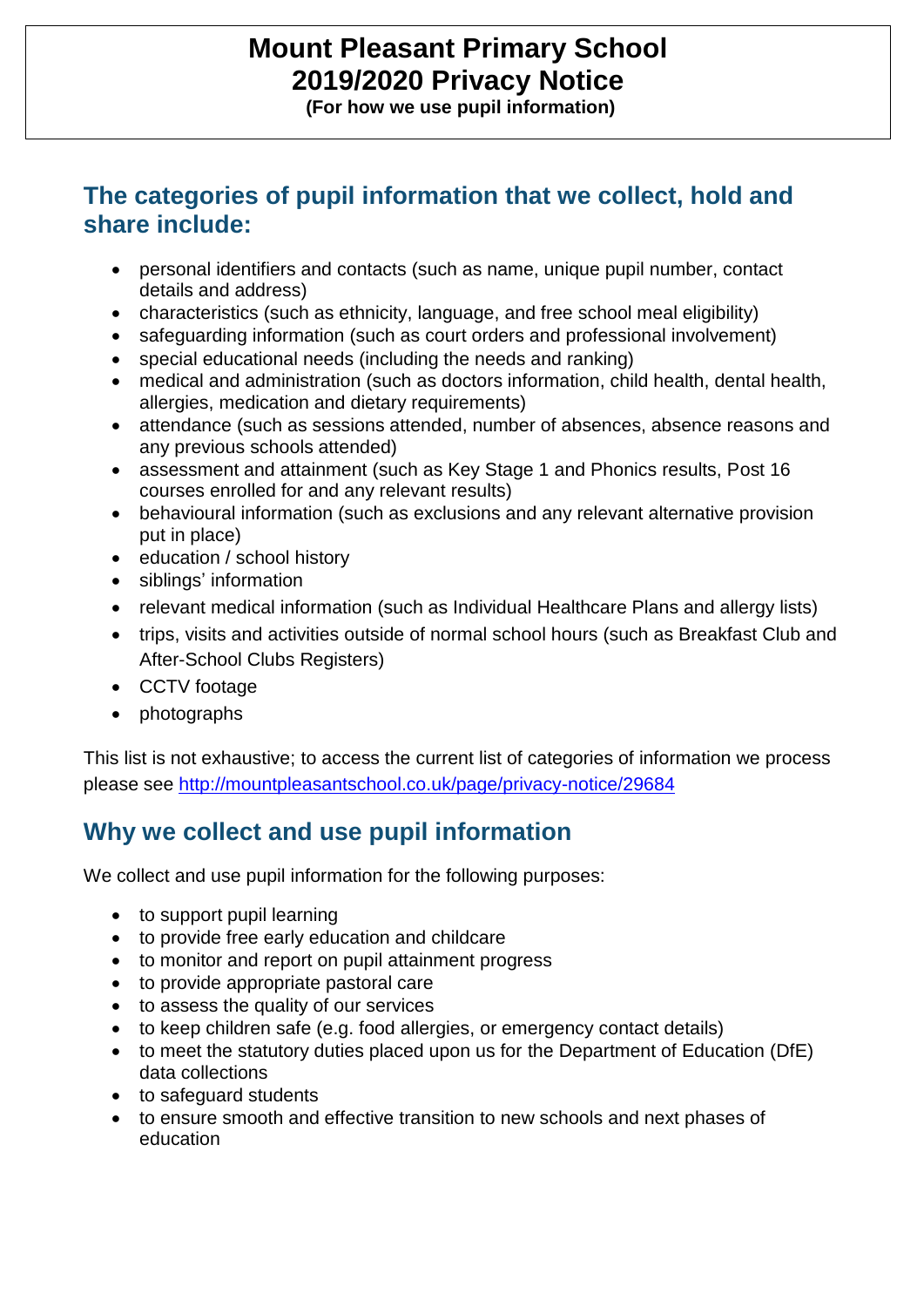## **The lawful basis on which we use the information**

Under the General Data Protection Regulation (GDPR), the lawful bases we rely on for processing pupil information are:

• for the purposes of completing statutory pupil level data returns to the DfE and for the population of a central pupil database held by Kirklees Council in accordance with the legal basis of:

#### Article 6

1. Processing shall be lawful only if and to the extent that at least one of the following applies:

(c) Processing is necessary for compliance with a legal obligation to which the controller is subject.

In addition, concerning any special category data:

#### Article 9

- 1. Processing of personal data revealing racial or ethnic origin, political opinions, religious or philosophical beliefs, trade union membership, and the processing of genetic data, biometric data for the purpose of uniquely identifying a natural person, data concerning health or data concerning a natural person's sex life or sexual orientation, shall be prohibited.
- 2. Paragraph 1 shall not apply if one of the following applies:

(j) Processing is necessary for archiving purposes in the public interest, scientific or historical research purposes or statistical purposes in accordance with Article 89 (1) based on Union or Member State law which shall be proportionate to the aim pursued, respect the essence of the right to data protection and provide for suitable and specific measures to safeguard the fundamental rights and the interests of the data subject.

The Education (Information about Individual Pupils) (England) Regulations 2013 - Regulation 5 'Provision of information by non-maintained special schools and Academies to the Secretary of State' states 'Within fourteen days of receiving a request from the Secretary of State, the proprietor of a non-maintained special school or an Academy shall provide to the Secretary of State such of the information referred to in Schedule 1 and (where the request stipulates) in respect of such categories of pupils, or former pupils, as is so requested.'

The Education Act 1996 – Section 537A – states that we provide individual pupil information to the relevant body such as the Department for Education.

Children's Act 1989 – Section 83 – places a duty on the Secretary of State or others to conduct research.

We also collect and use pupil information under the following additional lawful bases for collecting and using pupil information:-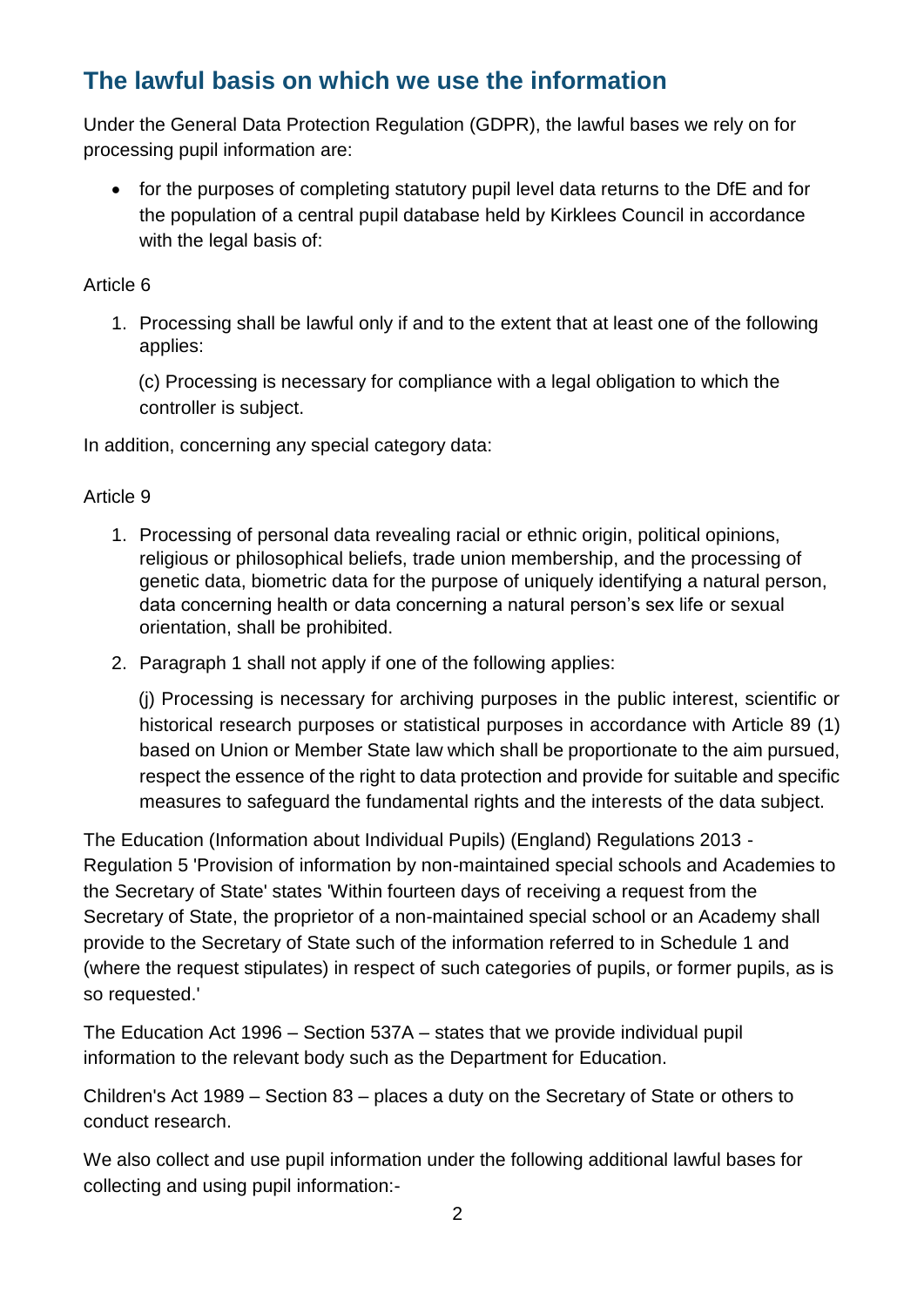1. Consent: the pupil/parent/carer has given clear and explicit consent for the School to process their personal data for the purposes noted above.

2. Contract: the processing is necessary under the terms of a contract with the parent/carer.

#### **Collecting pupil information**

Pupil data is essential for the schools' operational use. Whilst the majority of pupil information you provide to us is mandatory, some of it is requested on a voluntary basis. In order to comply with the data protection legislation, we will inform you at the point of collection whether you are required to provide certain pupil information to us or if you have a choice in this.

We collect pupil information in many ways, including, but not limited to, the following:

- initial registration forms when children start at school;
- questionnaires sent home or given out at parent consultation evenings;
- meetings with children and/or parents
- telephone consultations;
- the Common Transfer File (CTF) and secure file transfer from a previous school when a pupil transfers to the school.

#### **Storing pupil data**

We hold pupil data securely for the set amount of time as shown in our Data Retention Schedule, which is listed on the website. All pupil information is kept secure. Paper copies of personal data are kept in a filing cabinet, drawer, or safe in the main office (which is constantly manned or locked). Computerised personal data is double-encrypted and password protected and regularly backed up. You are able to have ac-cess to your child's file to ensure that all information is up to date. Further detail is contained in our Data Protection Policy which is available to view on our website and as a paper copy on request.

#### **Who we share pupil information with**

We routinely share pupil information with:

• **Other schools**

If a pupil transfers from the School to another school, their academic records and other data that relates to their education, health and welfare will be forwarded onto the new school. This will support a smooth transition from one school to the next and ensure that the child is provided for as is necessary. It will aid continuation which should ensure that there is minimal impact on the child's academic progress as a result of the move.

- **Third-party processors (e.g. teaching/learning/assessment/data analysis organisations or ap-plications and examination authorities)** To support assessment of children's well-being, attainment or needs and for registration purposes.
- **Health authorities** As obliged under health legislation, the school may pass on information regarding the health of children in the school.
- **Police and courts**

If a situation arises where a criminal investigation is being carried out we may have to forward information on to the police to aid their investigation. We will pass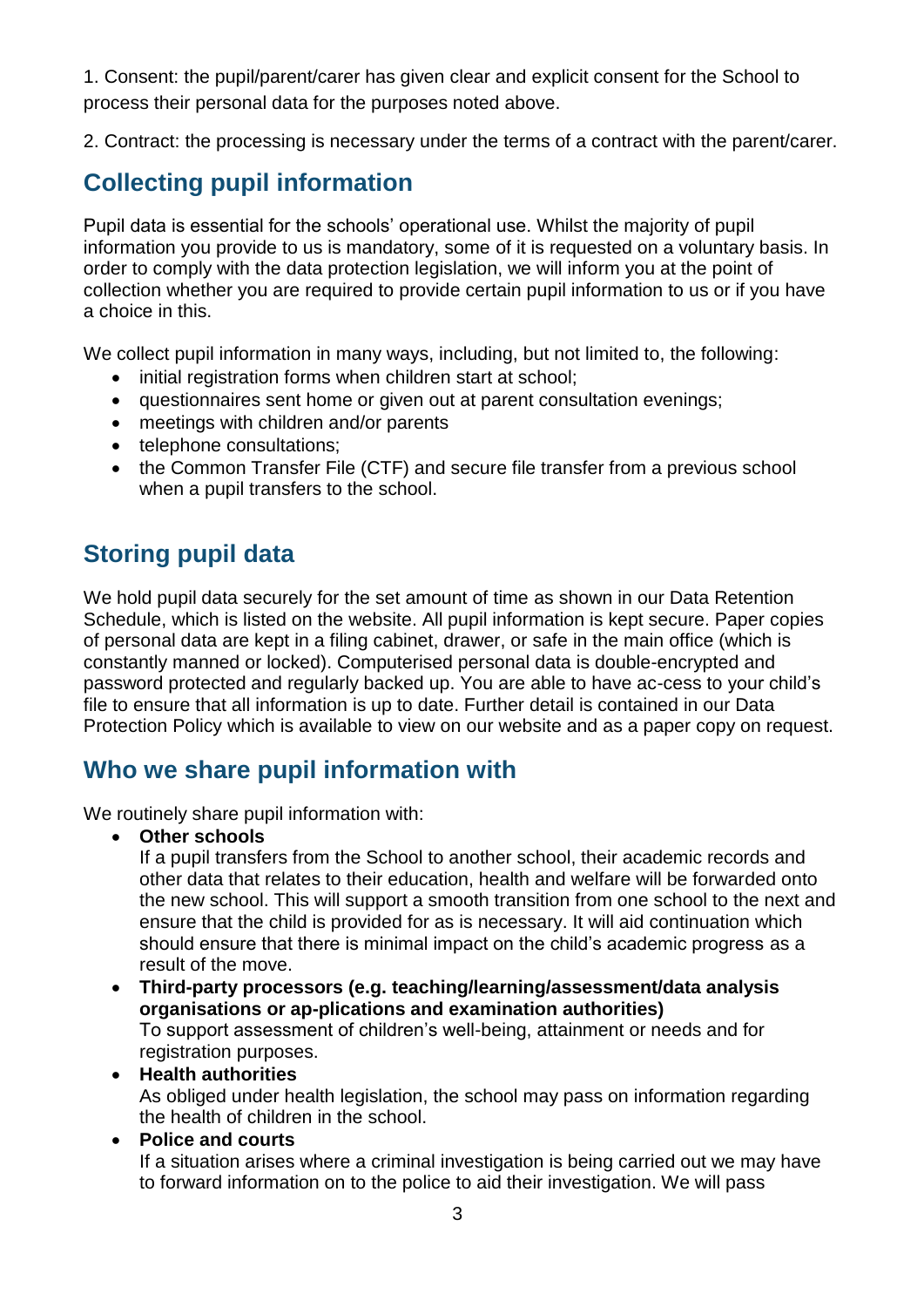information onto courts as and when it is ordered.

• **Social workers and support agencies**

In order to protect or maintain the welfare of our pupils, and in cases of safeguarding concerns, it may be necessary to pass personal data on to social workers or support agencies.

• **The Local Authority and the Department for Education** School is required to pass data on in order to help local and national government monitor the national educational system and enforce laws relating to education.

#### **Why we share pupil information**

We do not share information about our pupils with anyone without consent unless the law and our policies allow us to do so.

We share pupils' data with our Local Authority and the Department for Education on a statutory basis. This data sharing underpins school funding and educational attainment policy and monitoring. For further information go to: [http://www.kirklees.gov.uk/privacy.](http://www.kirklees.gov.uk/privacy)

### **Data collection requirements**

To find out more about the data collection requirements placed on us by the DfE (for example, via the school census) go to: [https://www.gov.uk/education/data-collection-and-censuses-for-schools.](https://www.gov.uk/education/data-collection-and-censuses-for-schools)

### **Department for Education**

The Department for Education (DfE) collects personal data from educational settings and local authorities via various statutory data collections. We are required to share information about our pupils with the DfE, either directly or via our Local Authority, for the purpose of those data collections, under:

We are required to share information about our pupils with our Local Authority (LA) and the Department for Education (DfE) under section 3 of The Education (Information About Individual Pupils) (England) Regulations 2013, sections 7 and 7A of the Childcare Act 2006 and section 2 of the Childcare Act 2016.

#### **Requesting access to your personal data**

Under data protection legislation, parents and pupils have the right to request access to information that we hold about them. To make a request for your personal information, or be given access to your child's educational record, contact Mrs Lynnette Haley on 01484 223198

You also have the right:

- to ask us for access to information that we hold about you
- to have your personal data rectified if it is inaccurate or incomplete
- to request the deletion or removal of personal data where there is no compelling reason for its continued processing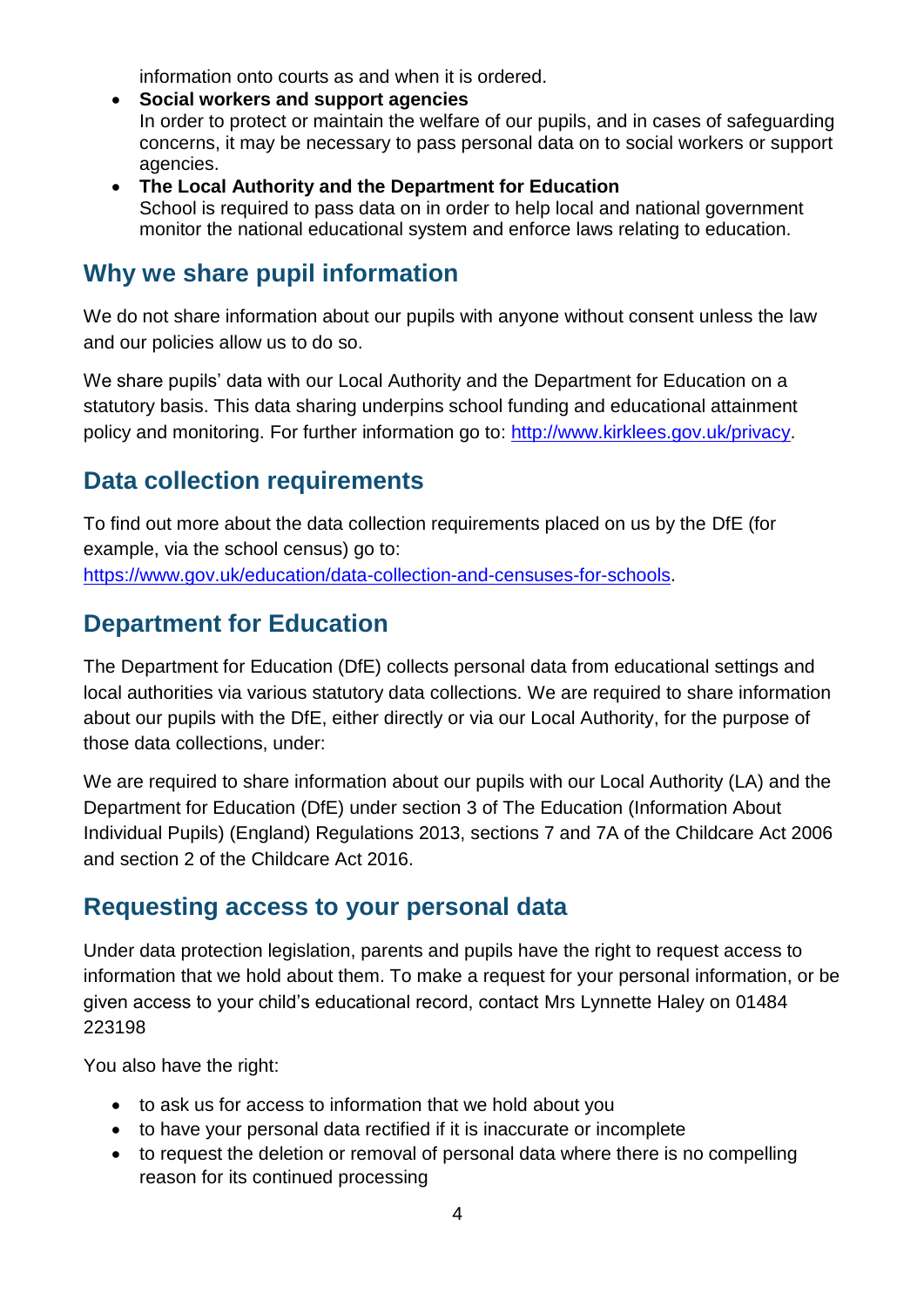- to restrict our processing of your personal data (i.e. permitting its storage but no further processing)
- to object to direct marketing (including profiling) and processing for the purposes of scientific/historical research and statistics
- not to be subject to decisions based purely on automated processing where it produces a legal or similarly significant effect on you
- if you have a concern or complaint about the way we are collecting or using your personal data, you should raise your concern with us in the first instance or directly to the Information Commissioner's Office at [https://ico.org.uk/concerns/.](https://ico.org.uk/concerns/)

For further information on how to request access to personal information held centrally by the DfE, please see 'How Government uses your data' section of this notice.

## **Withdrawal of consent and the right to lodge a complaint**

Where we are processing your personal data with your consent, you have the right to withdraw that consent. If you change your mind, or you are unhappy with our use of your personal data, please let us know by contacting Mr Mohammed Imran on 01484 223198 or via email [office.mountpleasant@kirkleeseducation.uk](mailto:office.mountpleasant@kirkleeseducation.uk)

## **Last updated**

We may need to update this privacy notice periodically so we recommend that you revisit this information from time to time. This version was last updated on 22 July 2019

## **Contact**

If you would like to discuss anything in this privacy notice, please contact Mr Mohammed Imran on 01484 223198 or via email [office.mountpleasant@kirkleeseducation.uk](mailto:office.mountpleasant@kirkleeseducation.uk)

#### **Or**

• Kirklees Council, Information Governance Team

Telephone: 01484 221000

Email: [information.governance@kirklees.gov.uk](mailto:information.governance@kirklees.gov.uk)

• Ministerial and Public Communications Division - Department for Education Piccadilly Gate Store Street **Manchester** M1 2WD

Telephone: 0370 000 2288

Email:<http://www.education.gov.uk/help/contactus>

Website: <https://www.gov.uk/government/organisations/department-for-education>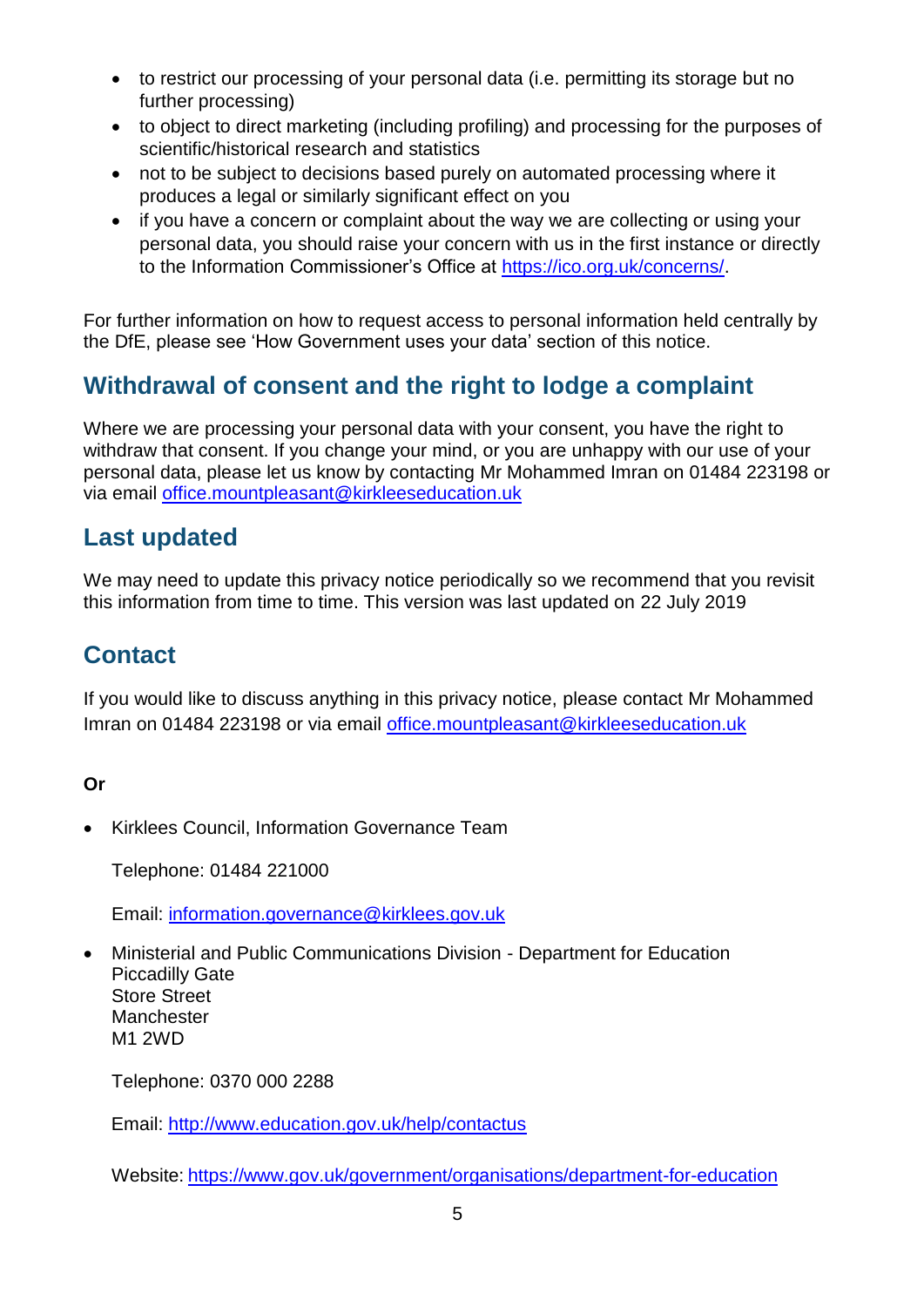### **How Government uses your data**

The pupil data that we lawfully share with the DfE through data collections:

- underpins school funding, which is calculated based upon the number of children and their characteristics in each school
- informs 'short term' education policy monitoring and school accountability and intervention (for example, school GCSE results or Pupil Progress measures)
- supports 'longer term' research and monitoring of educational policy (for example, how certain subject choices go on to affect education or earnings beyond school)

### **Data collection requirements**

To find out more about the data collection requirements placed on us by the DfE (for example, via the school census) go to:

[https://www.gov.uk/education/data-collection-and-censuses-for-schools.](https://www.gov.uk/education/data-collection-and-censuses-for-schools)

## **The National Pupil Database (NPD)**

Much of the data about pupils in England goes on to be held in the National Pupil Database (NPD).

The NPD is owned and managed by the Department for Education and contains information about pupils in schools in England. It provides invaluable evidence on educational performance to inform independent research, as well as studies commissioned by the Department.

It is held in electronic format for statistical purposes. This information is securely collected from a range of sources including schools, Local Authorities and awarding bodies.

To find out more about the NPD, go to:

[https://www.gov.uk/government/publications/national-pupil-database-user-guide-and](https://www.gov.uk/government/publications/national-pupil-database-user-guide-and-supporting-information)[supporting-information.](https://www.gov.uk/government/publications/national-pupil-database-user-guide-and-supporting-information)

## **Sharing by the Department**

The law allows the Department to share pupils' personal data with certain third parties, including:

- schools and Local Authorities
- researchers
- organisations connected with promoting the education or wellbeing of children in **England**
- other government departments and agencies
- organisations fighting or identifying crime

For more information about the Department's NPD data sharing process, please visit: [https://www.gov.uk/data-protection-how-we-collect-and-share-research-data.](https://www.gov.uk/data-protection-how-we-collect-and-share-research-data)